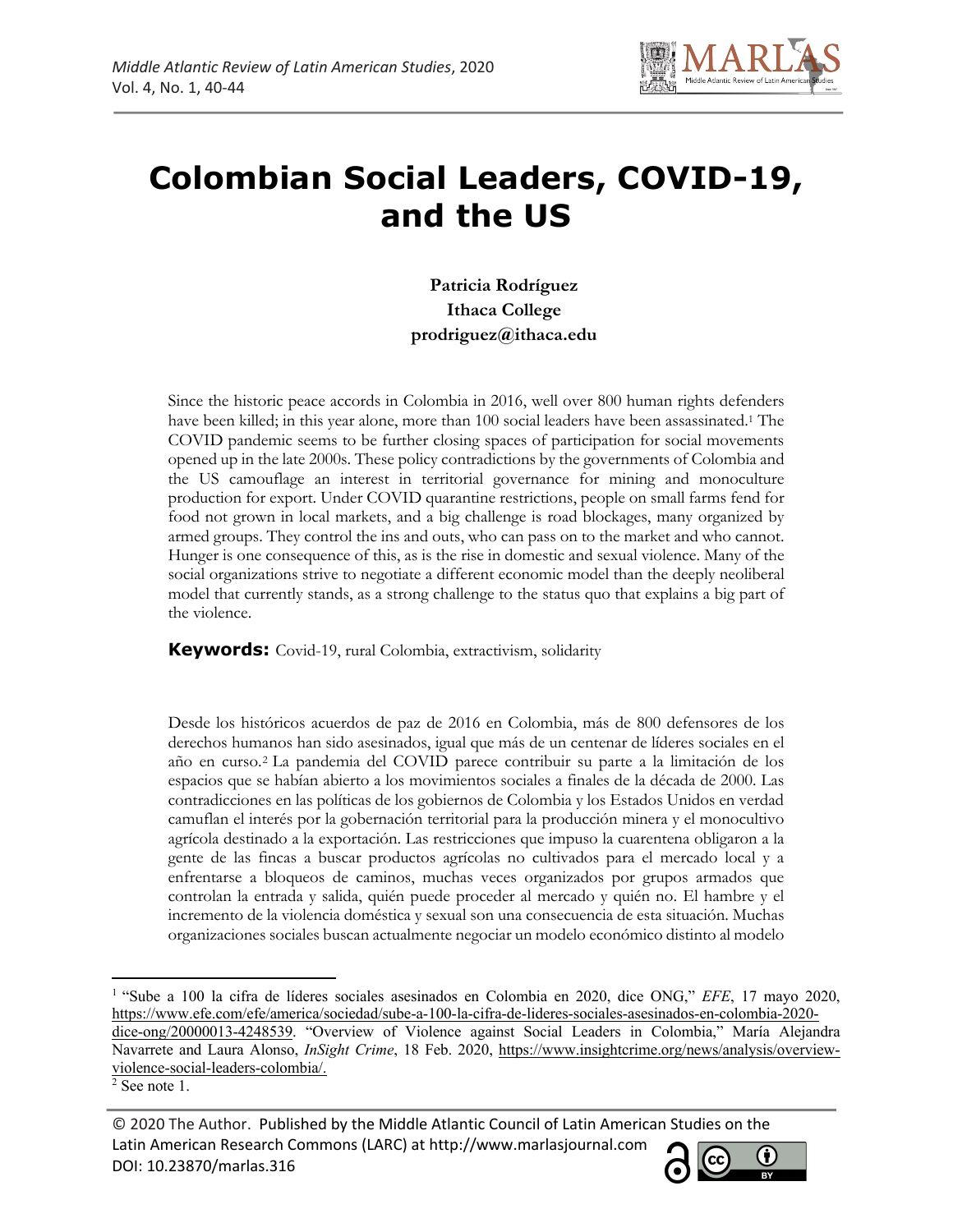#### Rodríguez - La Colombian Social Leaders, COVID-19, and the US

profundamente neoliberal vigente que ha llevado a un fuerte cuestionamiento del estatus quo que explica gran parte de la violencia en su contra.

**Palabras clave:** COVID-19, Colombia rural, extractivismo, solidaridad

The killing of Colombian community leaders, human rights and environmental defenders over the past few years, now intensified under COVID-19, seems to replicate and presage the targeted attacks we are seeing in so-called "democratic" countries living under authoritarian rule. Community leaders are being systematically killed or judicialized, and the majority of them are indigenous, black, and *campesinx* small rural farmers who are voicing and defending their right to a life of safety and dignity, a life free of war and extreme militarization, and the freedom to live and think as they wish in their own protected territories and lands.

Since the historic peace accords in 2016, well over 800 human rights defenders have been killed; in this year alone, over 100 Colombian social leaders have been assassinated.<sup>3</sup> Many others were threatened and displaced from their homes, and hundreds have been arrested under charges of allegedly having engaged in terrorist activities, as in the case of Julián Gil, Technical Secretary of Congreso de los Pueblos (Peoples' Congress).<sup>4</sup> He has been imprisoned for over two years, as part of what some call the "judicial false positives."<sup>5</sup>

The COVID pandemic seems to be further closing spaces of participation for social movements opened up in the late 2000s, when diverse movements came together to challenge the *mano dura* (hard hand) approach of President Álvaro Uribe. Armed groups have returned to fierce attacks on rural leaders while under quarantine and to the implementation of social control tactics that add to the worries created by the lack of implementation of the recent peace processes.

### **The Peace Process and Its Fallouts**

Peace with social justice is part of what organized rural communities fight for, and there was hope for this during the 2012–2016 negotiations and then signing of the peace accords between the Colombian government and the Revolutionary Armed Forces of Colombia (FARC). The 2016 peace accords called for the implementation of several initiatives including the disarming and return to civilian life of members of the FARC, land and monetary restitution to victims of the long-standing conflict, rural structural changes that called for the strengthening of territorial and sovereignty rights

 $3$  See note 1.

<sup>4</sup> The People's Congress is a grassroots organization that aims to construct and enact popular mandates for national policy changes toward the achievement of a life of dignity and autonomy for different rural and urban sectors. https://www.congresodelospueblos.org/.

<sup>5</sup> "Colombia. Líder social Julián Gil: A 731 días de cárcel", Julián Gil, *Kaosenlared*, 6 junio 2020, https://kaosenlared.net/colombia-lider-social-julian-gil-a-731-dias-de-carcel/.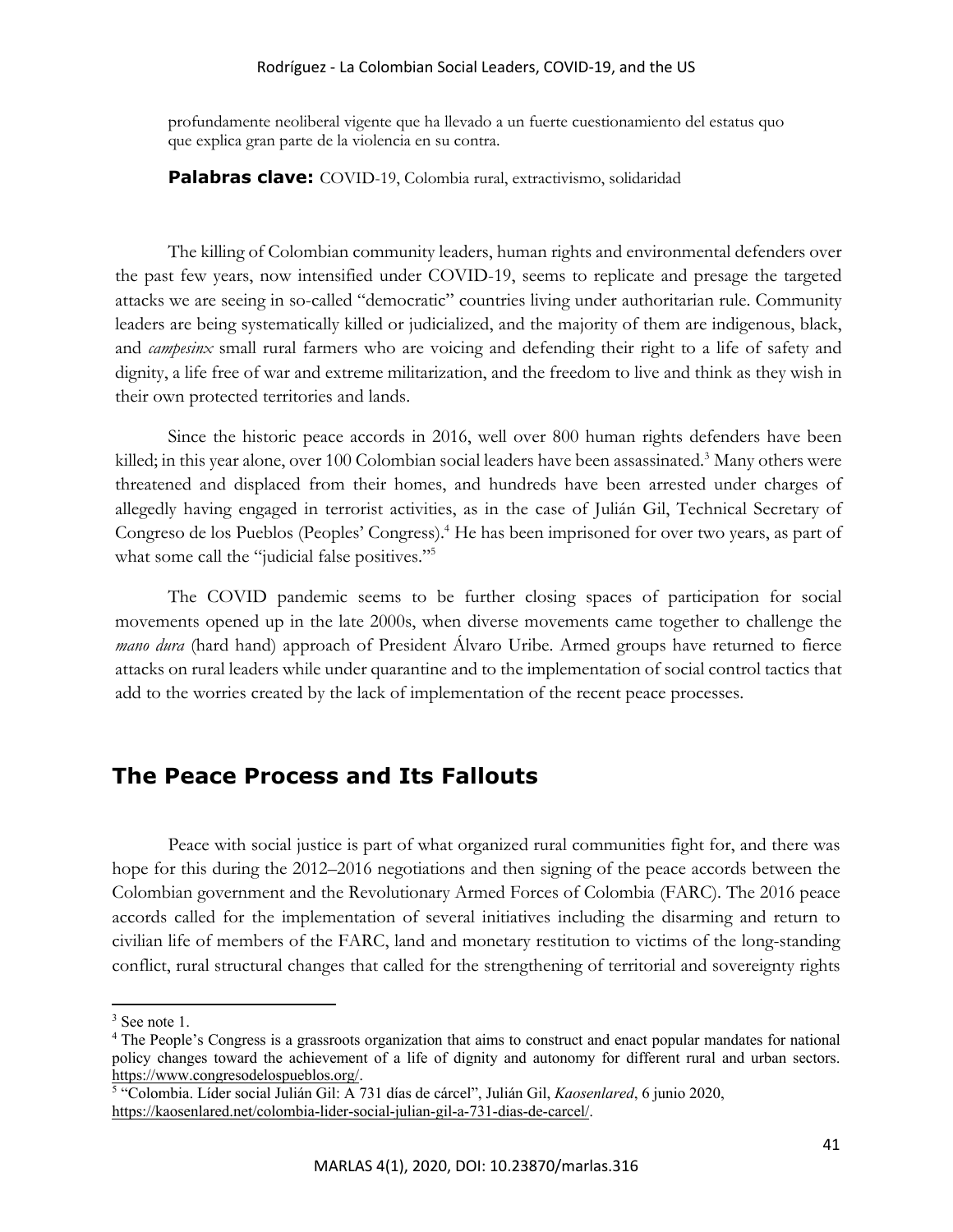#### *Middle Atlantic Review of Latin American Studies*

for indigenous, Afro-Colombians and campesinx, and public policies for the gradual substitution of illicit crops and alternative rural development strategies. However, the promise of attention to unequal conditions seems to have been stripped down to an extremely tenuous cease-fire and the collapse of support for rural campesinx communities.<sup>6</sup>

The implementation of the peace accords, supported and financed in part by United States governmental institutions like the US Agency for International Development (USAID), appears to be filled with contradictions and hides much of the still-dominant securitizing approach that is happening on the ground. For instance, on May 28, 2020, the US government announced the deployment of 45– 50 troops from SOUTHCOM's SFAB (Security Force Assistance Brigades) to "assist [its] U.S. partners . . . based on operational and institutional needs" related to security and defense in so-called *Zonas Futuro*, or special zones that the government has deemed abandoned and prone to the presence of armed groups and drug production, and therefore enabling easy drug shipment routes.<sup>7</sup> Whereas the peace accords promised funds to communities to shift their production from coca to agricultural crops and to the implement the Development Plans with a Territorial Focus (Planes de Desarrollo con Enfoque Territorial, PDETs), people are instead being increasingly displaced from their lands due to violent attacks and fumigation by the Colombian armed forces.

These policy contradictions by the governments of Colombia and the US camouflage an interest in territorial governance. Heavy mining of gold and other minerals, a handful of energy megaprojects, and the takeover of lands to produce monoculture-style crops for export is extensive, including in the five *Zonas Futuro*.

## **Territories of Peace in Dispute**

Civil society has been adamant about creating peace with social justice, and through strong mobilizations and national strikes, campesinx, Afro-Colombian and indigenous groups have achieved several accords related to alternative rural policies. Currently, many of these negotiations are stalled under the presidency of Iván Duque.

The mistrust stems from a history of failures of governments in their promises to improve infrastructure and structural inequities in rural Colombia. The issues today still have much to do with exploitation of labor for a capitalist economy predicated on exporting food and raw materials to the rich nations, but they also now involve the heavy extraction of minerals. According to a campesinx leader from the Department of Cauca, the threats and murders of so many social leaders (34 killings just this year in Cauca) is related to territorial dominance:

<sup>6</sup> Alex Diamond, "Will Megaprojects Destroy Colombia's Peace Process?" *NACLA* Aug. 5, 2019, https://nacla.org/news/2020/03/03/will-megaprojects-destroy-colombia's-peace-process.

 $^7$  Adam Isacson, "Bring the Trainers Home: This is No Time for U.S. Military Personnel to be Advising Offensive Operations in Colombia," June 1, 2020, https://adamisacson.com/category/latin-america/colombia/.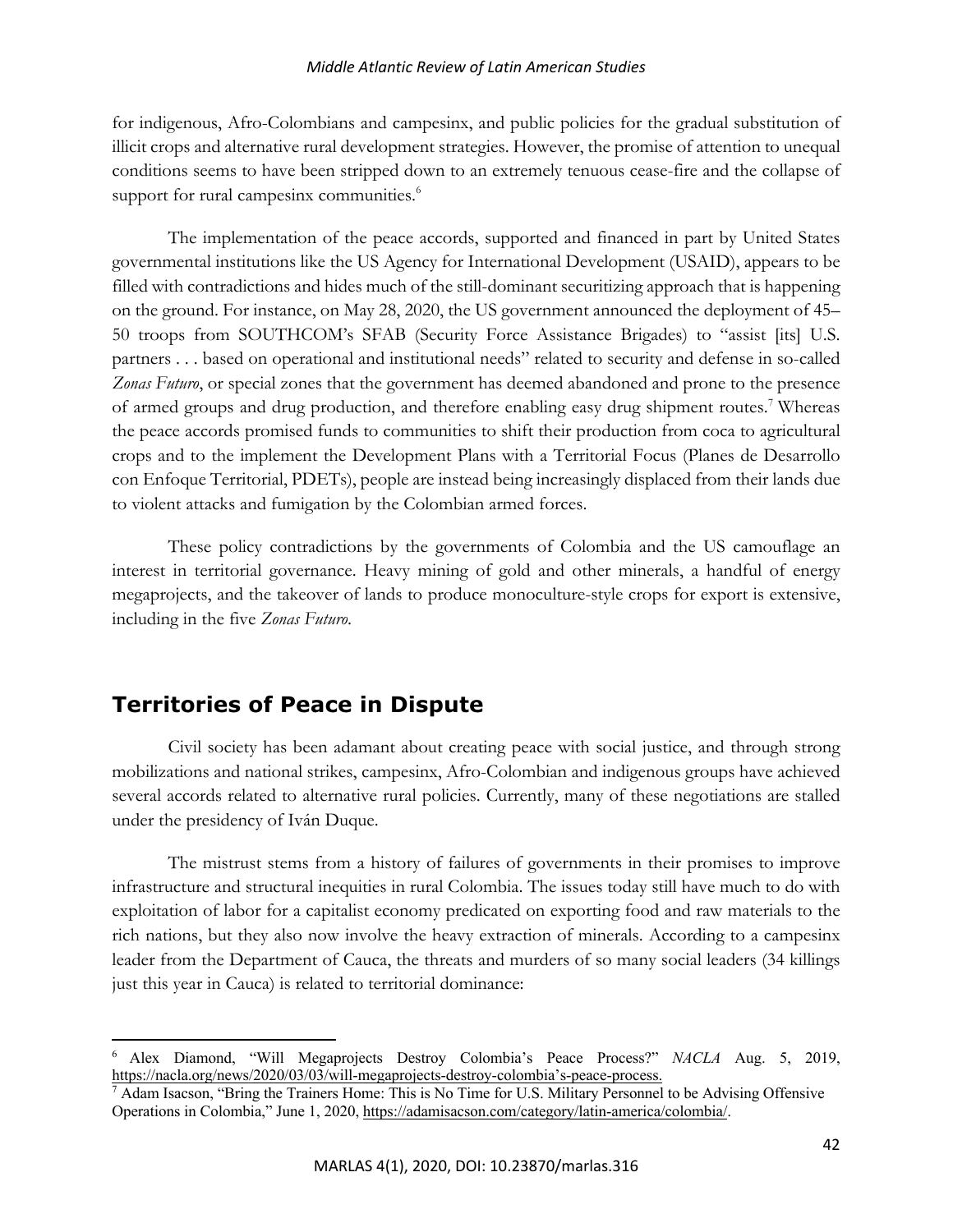These are areas we have called territories of peace, where together we construct our own guarantees, our own sovereignties. The objective of the armed actors is to decimate the ancestral culture and tear down these and all forms of free-thinking. The impact of militarization and targeted assassinations in times when people stay home due to COVID-19, is that it is tearing apart the social base, furthering the destruction of democracy, and threatening the loss of Cauca as a territory of peace.<sup>8</sup>

Community-based organizations such as the Movimiento de Mujeres por la Vida (MoMuViC), in Cajibío, Cauca, have conceived of these territories of peace for quite a while.<sup>9</sup> The MoMuViC is an association that emerged from organizing by women who had lost their children to massacres by paramilitary forces that occurred at the height of the civil conflict in the early 2000s in the region. They organized initially around human rights, but always with an intent to stay in their lands and territories and to fight for rights to land, autonomy, health, housing, and food sovereignty. Today the movement is composed of more than 100 women from several *veredas* (small towns) who cooperatively produce organic compost, corn, beans, other vegetables, and herbs.

> With Covid-19, we see the need to intensify the production of food in the *veredas*, even as a way to establish more of a firm standing in our territory. The technical assistance and machinery that was promised as part of the PDET negotiations has not arrived. We have lots of concern for economic survival and food availability; there are limits because we have been finding that the soil in our lands is growingly acidic, due to the big plantations of eucalyptus and pine trees for export that surround us.<sup>10</sup>

Under COVID quarantine restrictions, people in the *fincas* (small farms) fend for food not grown in local markets, usually owned by people they know well. A big challenge these communities have faced is road blockages, many organized by groups such as the ELN (Ejército de Liberación Nacional) or FARC dissidents who have returned to armed rebellion. They control the ins and outs, who can pass on to the market and who cannot. Hunger is one consequence of this. The women also have been struggling with the rise of domestic abuse during quarantine and warn that in times of social control, sexual violence in general ramps up. The women constantly check on one another's wellbeing and raise alarm with local officials and their own community campesinx, indigenous and *cimarrón*/black guards about the need to hold accountable violent state and nonstate actors and domestic partners.

<sup>8</sup> M.S., campesinx leader speaking at a webinar on June 11, 2020. Facebook: Geografia Unicauca.

<sup>9</sup> See Yudy Campo y Cristhian Cruz, 2018, "Cultivadoras de paz: experiencia territorial de construcción de tejido social en Cajibío-Cauca." *Middle Atlantic Review of Latin American Studies* 2(1): 125–129. DOI:

http://doi.org/10.23870/marlas.181.

<sup>&</sup>lt;sup>10</sup> Interview with Y.G., April 3, 2020.